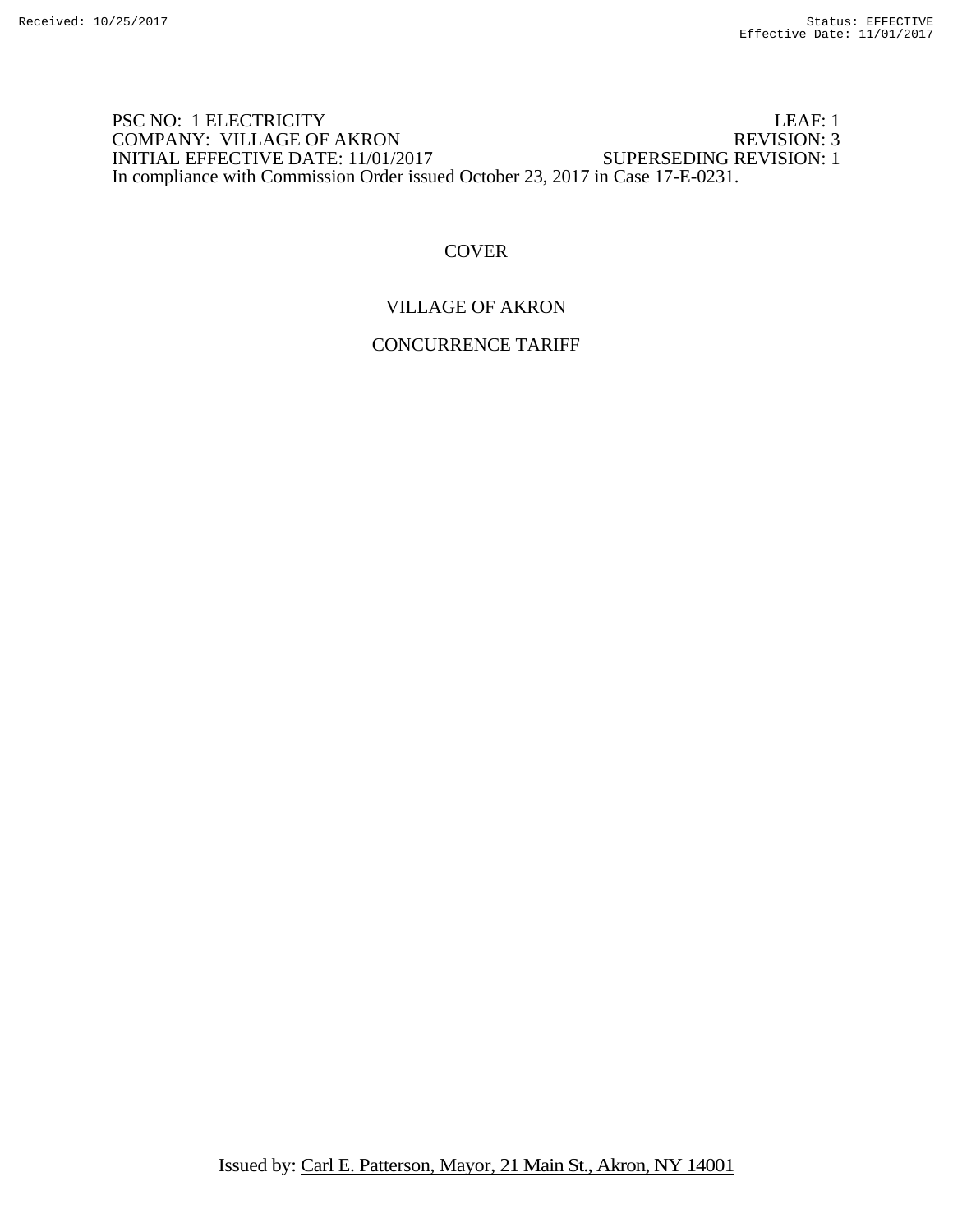### PSC NO: 1 ELECTRICITY LEAF: 2<br>
COMPANY: VILLAGE OF AKRON REVISION: 3 COMPANY: VILLAGE OF AKRON REVISION: 3<br>INITIAL EFFECTIVE DATE: 11/01/2017 SUPERSEDING REVISION: 1 INITIAL EFFECTIVE DATE: 11/01/2017 In compliance with Commission Order issued October 23, 2017 in Case 17-E-0231.

#### TABLE OF CONTENTS Leaf No.

| I.       | <b>GENERAL INFORMATION</b><br><b>CONCURRENCE</b><br>$\mathsf{A}$ .<br>TERRITORY TO WHICH SCHEDULE APPLIES<br>$\bf{B}$ | 3<br>3         |
|----------|-----------------------------------------------------------------------------------------------------------------------|----------------|
| $\Pi$ .  | <b>SERVICE CLASSIFICATION NO. 1</b><br>Residential                                                                    | $\overline{4}$ |
| III.     | <b>SERVICE CLASSIFICATION NO. 2</b><br>General Service - Non-demand Metered                                           | 5              |
| $IV_{-}$ | <b>SERVICE CLASSIFICATION NO. 3</b><br>General Service - Demand Metered                                               | $6 - 7$        |
| $V_{-}$  | <b>SERVICE CLASSIFICATION NO. 4</b><br>Large General Service                                                          | $8-9$          |
| VL.      | <b>SERVICE CLASSIFICATION NO. 5</b><br>Private Outdoor Lighting                                                       | 10             |
|          | VII. CHARGES<br>A. RECONNECTION CHARGE                                                                                | 11             |
|          | VIII. PURCHASED POWER ADJUSTMENT CHARGE                                                                               | 12             |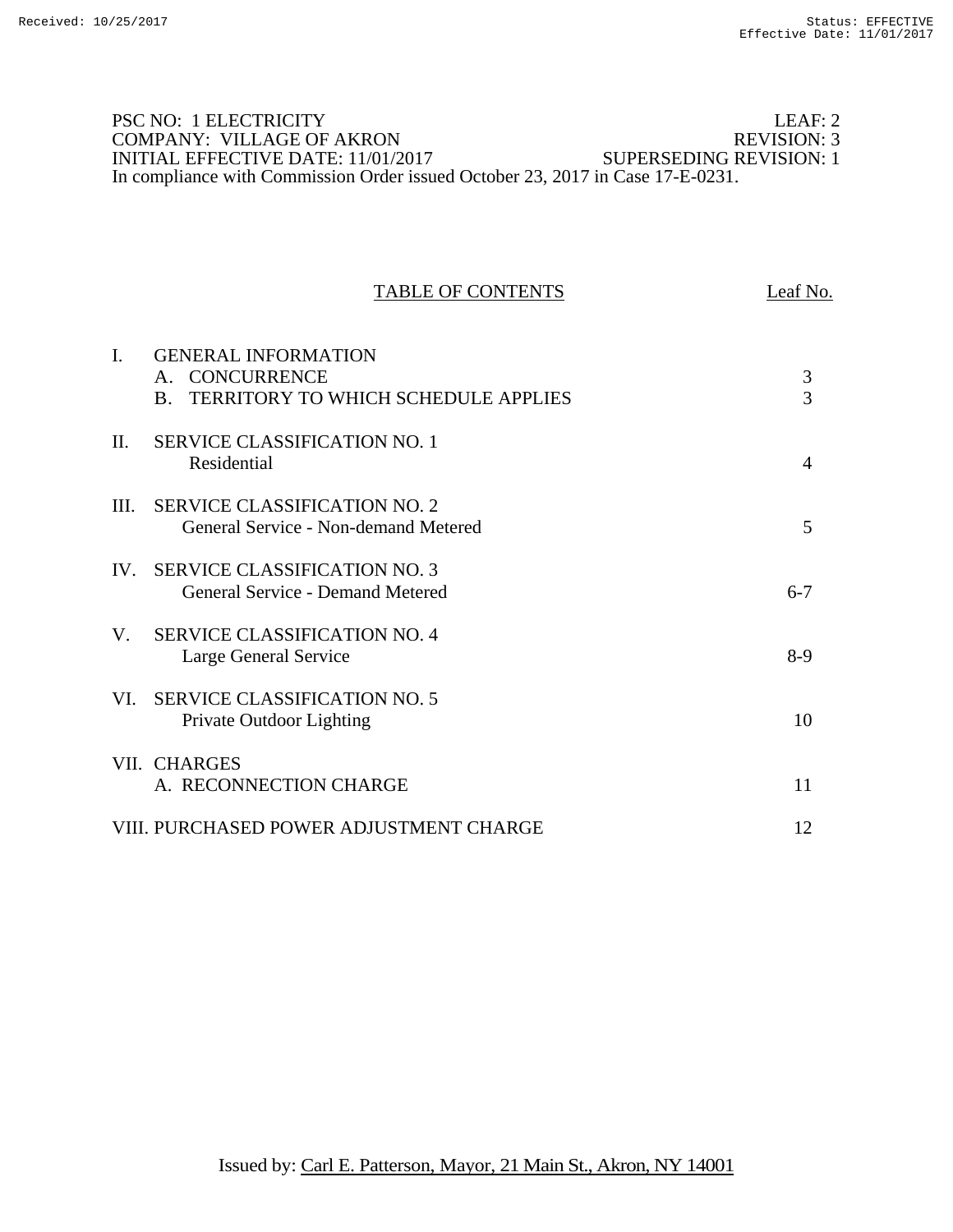### PSC NO: 1 ELECTRICITY LEAF: 3<br>
COMPANY: VILLAGE OF AKRON REVISION: 3 COMPANY: VILLAGE OF AKRON INITIAL EFFECTIVE DATE: 11/01/2017 SUPERSEDING REVISION: 1 In compliance with Commission Order issued October 23, 2017 in Case 17-E-0231.

# GENERAL INFORMATION

## A. CONCURRENCE:

The Village of Akron concurs in and agrees to abide by the rules and regulations as set forth in the generic tariff filed by the New York Municipal Power Agency (NYMPA) in Case No. 97-E-1575.

### B. TERRITORY TO WHICH SCHEDULE APPLIES:

 These rates, rules and regulations are applicable to the Village of Akron, Erie County, New York.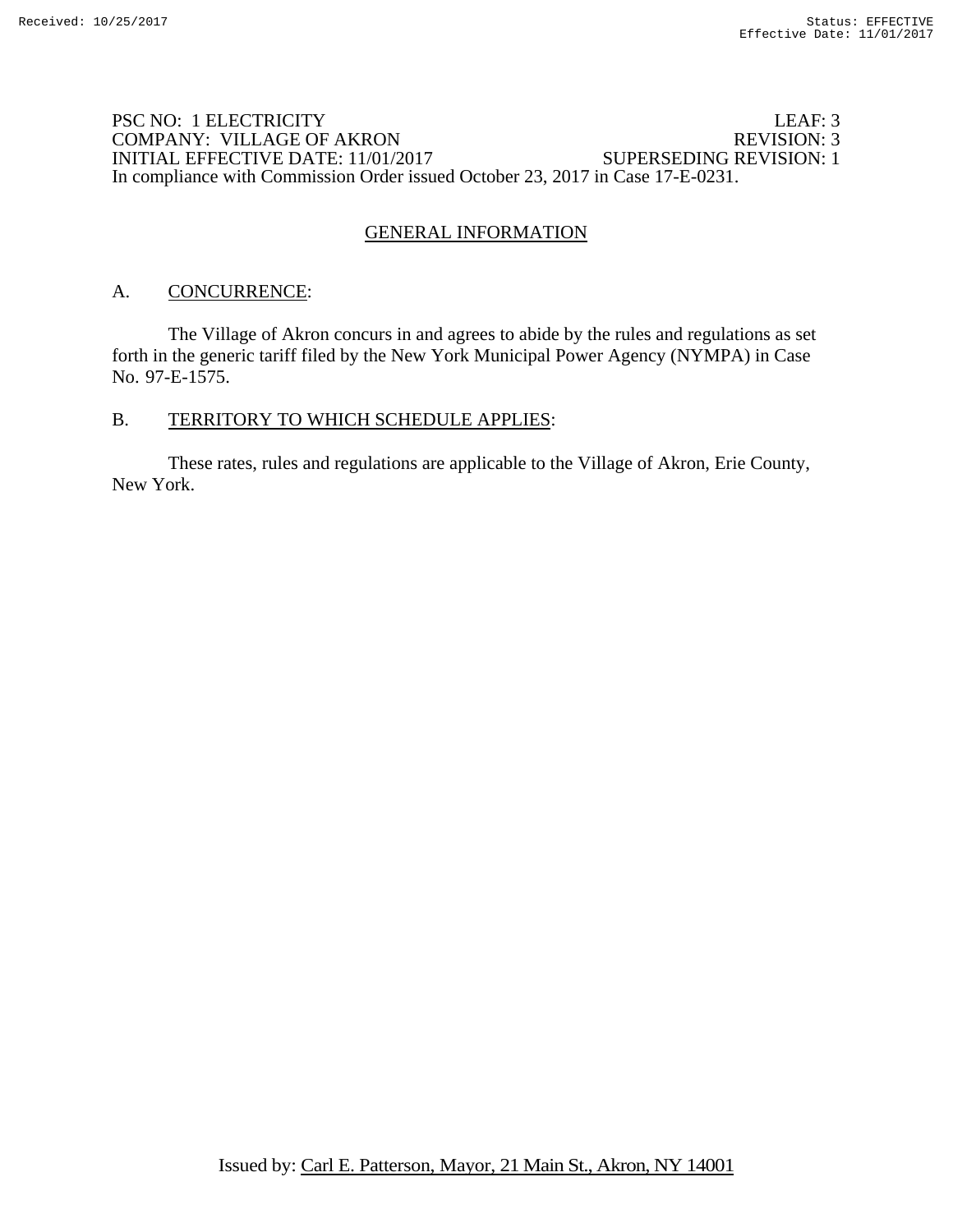### PSC NO: 1 ELECTRICITY LEAF: 4 COMPANY: VILLAGE OF AKRON REVISION: 5 INITIAL EFFECTIVE DATE: 11/01/2017 SUPERSEDING REVISION: 3 In compliance with Commission Order issued October 23, 2017 in Case 17-E-0231.

### SERVICE CLASSIFICATION NO. 1 Residential

# APPLICABLE TO USE OF SERVICE FOR:

Single-phase residential purpose usage in an individual residence; in an individual flat or individual apartment in a multiple-family dwelling; for residential purposes in a rooming house where not more than four (4) rooms are available for rent; and for single phase farm service when supplied through the farm residence meter; used exclusively in connection with religious purposes, and including the operation by such corporation or association of a school, not withstanding that secular subjects are taught at such school; for single-phase service exclusively in connection with a community residence as defined in subdivision 28, 28A or 28B of section 1.03 of the Mental Hygiene Law, provided that such residence is operated by a not-for-profit corporation and if supervisory staff is on site on a twenty-four hour per day basis that the residence provides living accommodations for fourteen or fewer residents; and use for any post or hall owned or leased by a not-for-profit organization that is a veterans organization.

### CHARACTER OF SERVICE:

 Continuous, 60 cycle, alternating current, 120 volt, 2 wire or 120/240 volt, 3 wire, single phase only.

 $R_{\rm B}$ 

### MONTHLY RATE:

|                                | naic    |
|--------------------------------|---------|
| <b>Customer Service Charge</b> | \$2.29  |
| Energy Charge, per kWh         | \$.0246 |

### MINIMUM CHARGE:

The minimum charge is the customer charge.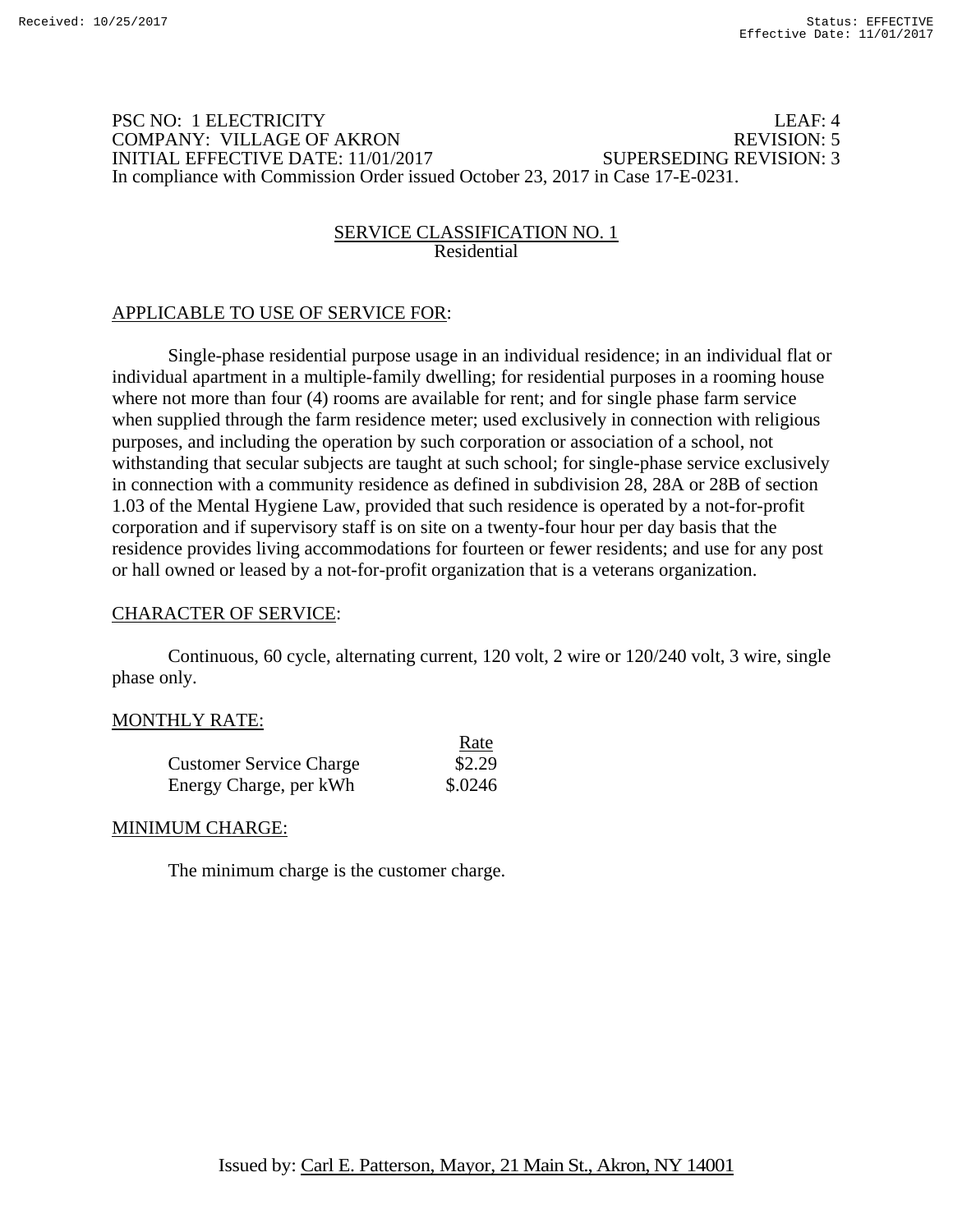### PSC NO: 1 ELECTRICITY LEAF: 4.1 COMPANY: VILLAGE OF AKRON REVISION: 4 INITIAL EFFECTIVE DATE: 11/01/2017 SUPERSEDING REVISION: 2 In compliance with Commission Order issued October 23, 2017 in Case 17-E-0231.

### SERVICE CLASSIFICATION NO. 1 (CONT'D) Residential

## TERM:

If an extension of lines or the installation of a new service lateral or of new transformers or other special facilities is required, service will be for an initial term of one year. In other cases, one month. Service may be terminated as provided in Rule XIII of the NYMPA generic tariff.

## TERMS OF PAYMENT:

All bills are due when rendered. Full payment must be received on or before the date shown on the bill to avoid a late payment charge of 1.5% as provided in Rule VIII of the NYMPA generic tariff.

### BASE PURCHASED POWER PER KILOWATT-HOUR:

The base purchased power cost per kilowatt-hour is \$.007098.

### FACTOR OF ADJUSTMENT:

The factor of adjustment pursuant to Rule IX.D of the NYMPA generic tariff is 1.024443.

### PURCHASED POWER ADJUSTMENT:

 The charges set forth in this service classification shall be subject to a purchased power adjustment as explained in Rule IX of the NYMPA generic tariff.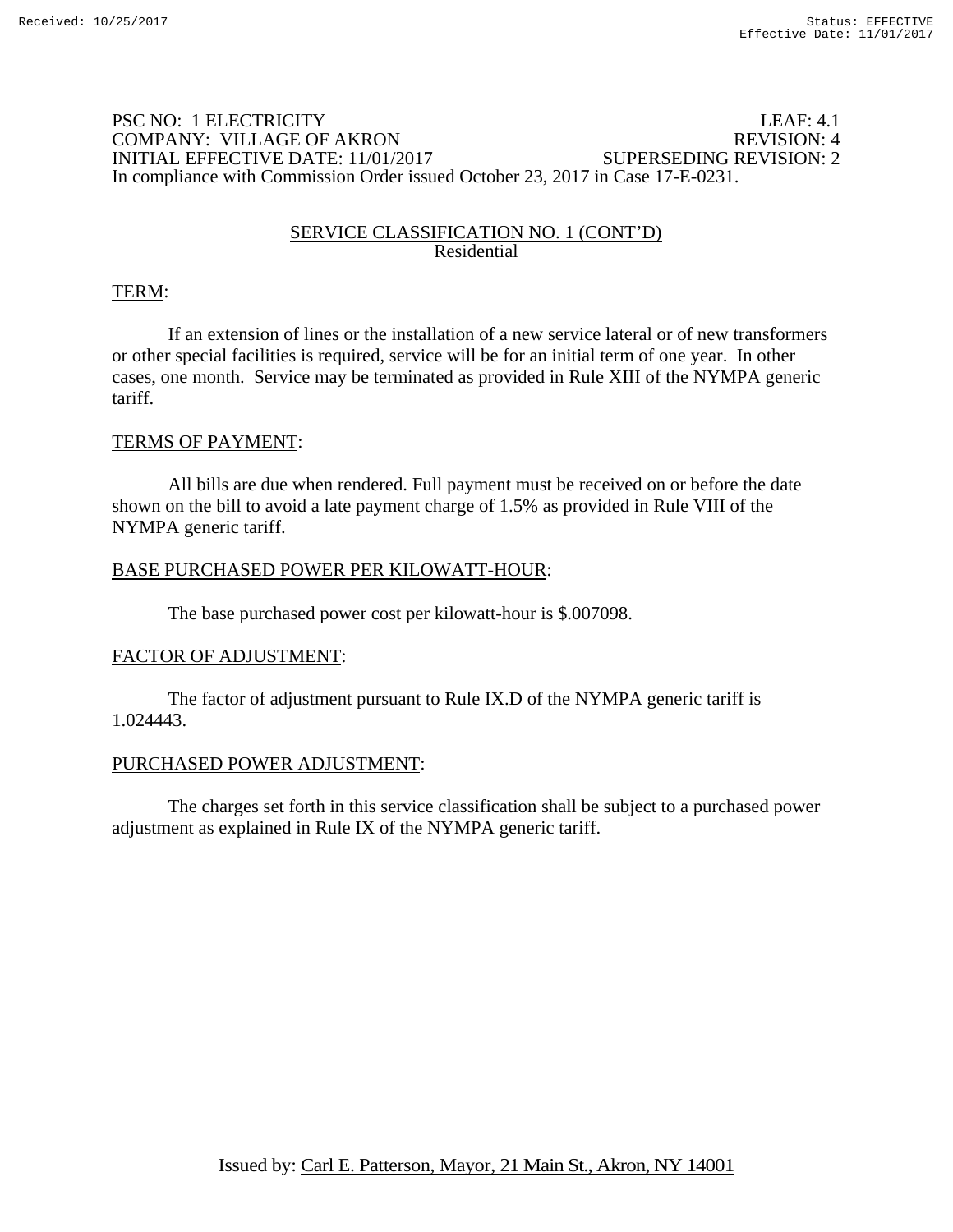### PSC NO: 1 ELECTRICITY LEAF: 5 COMPANY: VILLAGE OF AKRON REVISION: 5 INITIAL EFFECTIVE DATE: 11/01/2017 SUPERSEDING REVISION: 3 In compliance with Commission Order issued October 23, 2017 in Case 17-E-0231.

SERVICE CLASSIFICATION NO. 2 General Service - Non-Demand Metered

### APPLICABLE TO USE OF SERVICE FOR:

 Small commercial and small general service not specifically provided for in other rate schedules.

### CHARACTER OF SERVICE:

Continuous, 60 cycle, alternating current, 120 volt, 2 wire or 120/240 volt, 3 wire, single phase only.

#### MONTHLY RATE:

|                                | Rate    |
|--------------------------------|---------|
| <b>Customer Service Charge</b> | \$2.29  |
| Energy Charge, per kWh         | \$.0291 |

#### MINIMUM CHARGE:

The minimum charge is the customer charge.

#### TERMS OF PAYMENT:

 All bills are due when rendered. Full payment must be received on or before the date shown on the bill to avoid a late payment charge of 1.5% as provided in Rule VIII of the NYMPA generic tariff.

#### TERM:

 If extension of lines or the installation of a new service lateral or of new transformers or other special facilities is required, service will be for an initial term of one year. In other cases, one month. Service may be terminated as provided in the NYMPA generic tariff.

#### PURCHASED POWER ADJUSTMENT:

 The charges set forth in this service classification shall be subject to a purchased power adjustment as explained in Rule IX of the NYMPA generic tariff.

### BASE PURCHASED POWER PER KILOWATT-HOUR:

The base purchased power cost per kilowatt-hour is \$.007098.

#### FACTOR OF ADJUSTMENT:

The factor of adjustment pursuant to Rule IX.D of the NYMPA generic tariff is 1.024443.

Issued by: Carl E. Patterson, Mayor, 21 Main St., Akron, NY 14001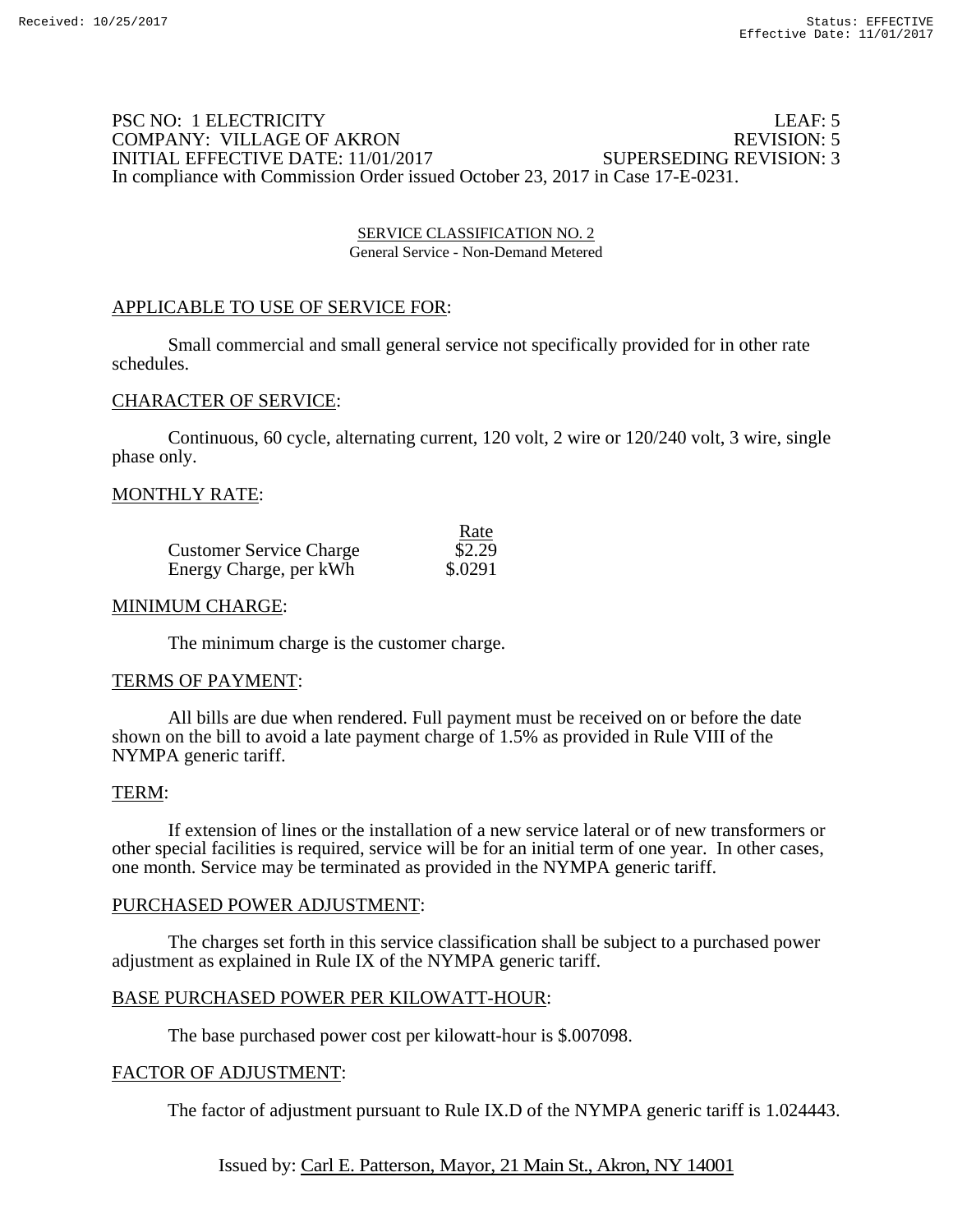### PSC NO: 1 ELECTRICITY LEAF: 6 COMPANY: VILLAGE OF AKRON REVISION: 5 INITIAL EFFECTIVE DATE: 11/01/2017 SUPERSEDING REVISION: 3 In compliance with Commission Order issued October 23, 2017 in Case 17-E-0231.

### SERVICE CLASSIFICATION NO. 3 General Service - Demand Metered

## APPLICABLE TO USE OF SERVICE FOR:

 Large Commercial and small general service not specifically provided for in other rate schedules.

### CHARACTER OF SERVICE:

 Continuous, 60 cycle, alternating current, 120 volt 2 wire, or 120/240 volt 3 wire, single phase only.

### MONTHLY RATE:

|                        | Rate    |
|------------------------|---------|
| Demand Charge, per kW  | \$1.91  |
| Energy Charge, per kWh | \$.0198 |

### MINIMUM CHARGE:

 The minimum monthly charge is the demand charge computed under "DETERMINATION OF DEMAND" below.

### DETERMINATION OF DEMAND:

 The billing demand shall be taken as the maximum 15 minute integrated kilowatt demand recorded during the month. The demand will be measured:

- 1. Whenever it is determined that the customer's demand will be more than 10 KW, or
- 2. Whenever the customer's consumption has exceeded 1500 KWH in any two consecutive months, or
- 3. Whenever the customer's connected load exceeds 15 KW.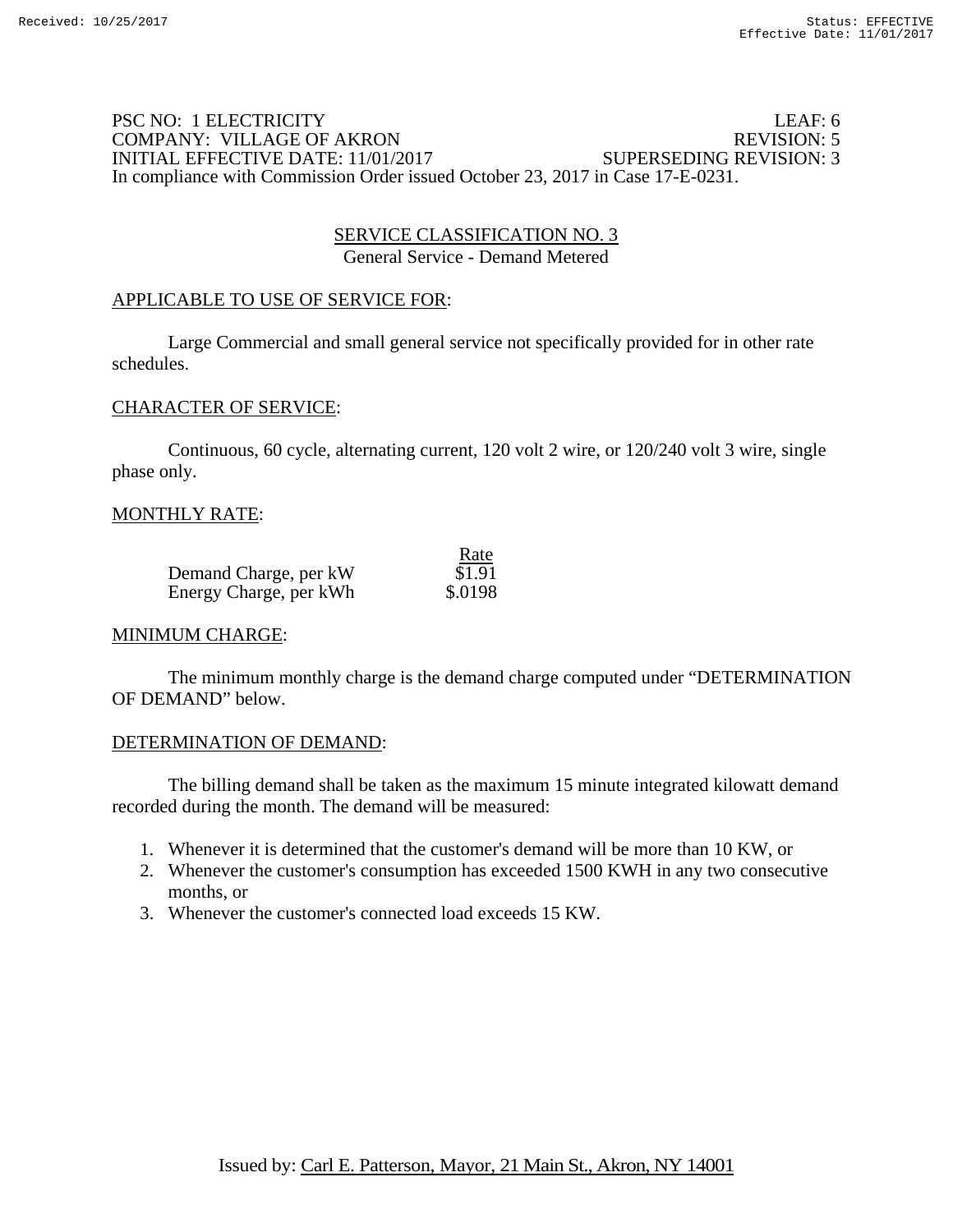### PSC NO: 1 ELECTRICITY LEAF: 7 COMPANY: VILLAGE OF AKRON INITIAL EFFECTIVE DATE: 11/01/2017 SUPERSEDING REVISION: 3 In compliance with Commission Order issued October 23, 2017 in Case 17-E-0231.

### SERVICE CLASSIFICATION NO. 3 (CONT'D) General Service - Demand Metered

## TERMS OF PAYMENT:

All bills are due when rendered. Full payment must be received on or before the date shown on the bill to avoid a late payment charge of 1.5% as provided in Rule VIII of the NYMPA generic tariff.

## TERM:

If an extension of lines or the installation of a new service lateral or of new transformers or other special facilities is required, service will be for an initial term of one year. In other cases, one month. Service may be terminated as provided in the NYMPA generic tariff.

## BASE PURCHASED POWER PER KILOWATT-HOUR:

The base purchased power cost per kilowatt-hour is \$.007098.

## FACTOR OF ADJUSTMENT:

The factor of adjustment pursuant to Rule IX.D of the NYMPA generic tariff is 1.024443.

## PURCHASED POWER ADJUSTMENT:

 The charges set forth in this service classification shall be subject to a purchased power adjustment as explained in Rule IX of the NYMPA generic tariff.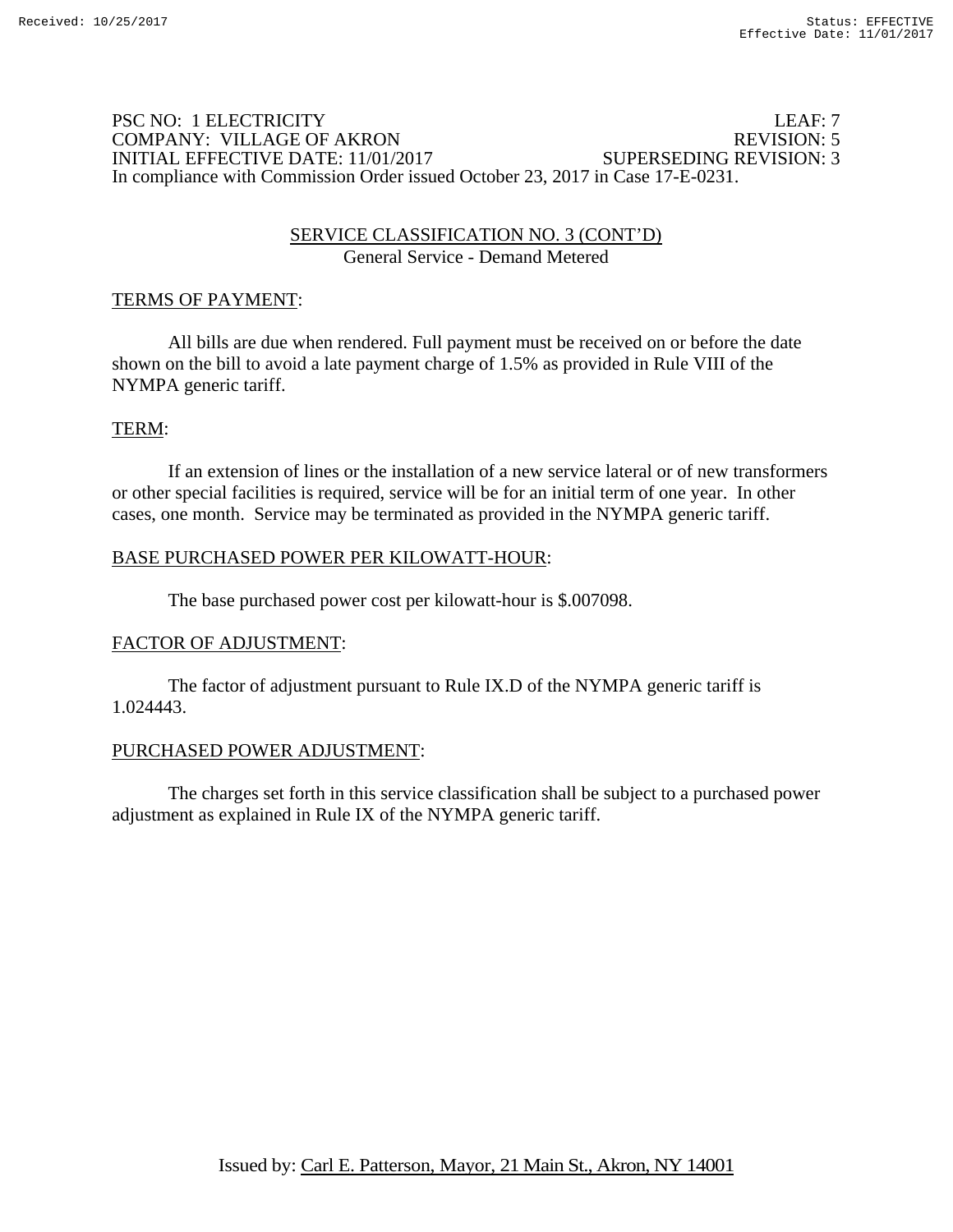### PSC NO: 1 ELECTRICITY LEAF: 8 COMPANY: VILLAGE OF AKRON REVISION: 5 INITIAL EFFECTIVE DATE: 11/01/2017 SUPERSEDING REVISION: 3 In compliance with Commission Order issued October 23, 2017 in Case 17-E-0231.

## SERVICE CLASSIFICATION NO. 4 Large General Service

## APPLICABLE TO USE OF SERVICE FOR:

 Industrial and large general service purpose not specifically provided for in other rate schedules.

### CHARACTER OF SERVICE:

 Continuous, 60 cycle, alternating current, three phase only with voltage and phase wiring depending on characteristics of loan and current for which service is supplied and approximately the following: 120/208 volt - 4 wire, 277/480 volt - 4 wire, 240 volt - 3 wire, 120/240 volt - 4 wire, 480 volt - 3 wire, 240/480 volt - 4 wire, 4800 volt - 3 wire, 7200/12470 4 wire.

### MONTHLY RATE:

|                        | Rate    |
|------------------------|---------|
| Demand Charge, per kWh | \$2.91  |
| Energy Charge, per kWh | \$.0191 |

### MINIMUM CHARGE:

 The minimum charge is \$23.87 or not less than the demand charge for 75% of the actual demand during the preceding 11 months, or during the first year of service, nor less than 75% of that which the customer has contracted for, whichever is greater.

### DETERMINATION OF DEMAND:

 The billing demand will be taken as the maximum 15 minute integrated kilowatt demand recorded during the month.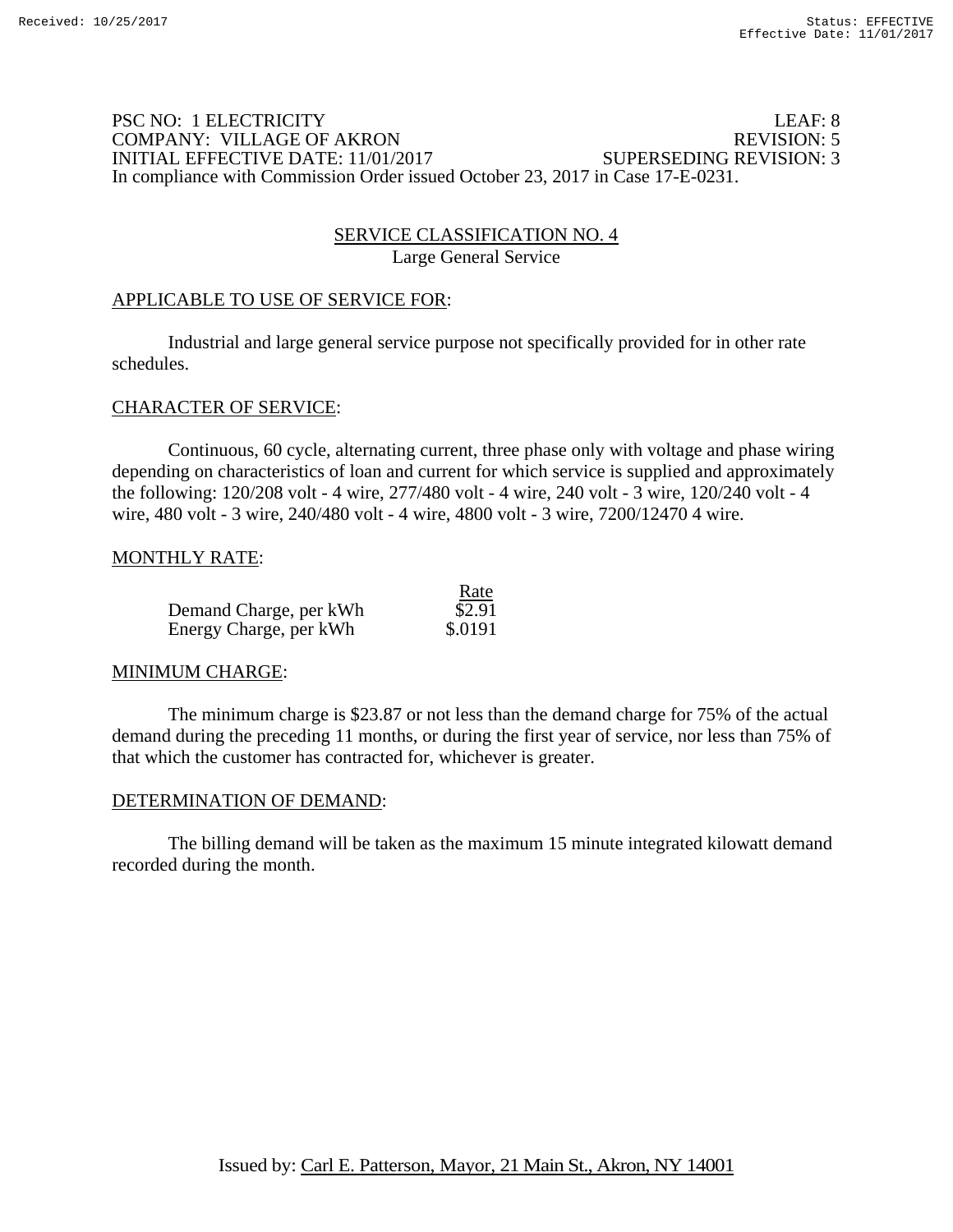### PSC NO: 1 ELECTRICITY LEAF: 9 COMPANY: VILLAGE OF AKRON INITIAL EFFECTIVE DATE: 11/01/2017 SUPERSEDING REVISION: 3 In compliance with Commission Order issued October 23, 2017 in Case 17-E-0231.

## SERVICE CLASSIFICATION NO. 4 (CONT'D) Large General Service

## TERMS OF PAYMENT:

 All bills are due when rendered. Full payment must be received on or before the date shown on the bill to avoid a late payment charge of 1.5% as provided in Rule VIII of the NYMPA generic tariff.

## TERM:

 If an extension of lines or the installation of a new service lateral or of new transformers or other special facilities is required, service will be for an initial term of one year. In other cases, one month. Service may be terminated as provided in the NYMPA generic tariff.

### SPECIAL PROVISIONS:

- A. A customer may obtain single phase, 120 volt, service for lighting either
	- 1. By providing at his own expense, on his side of the meter, the necessary equipment to obtain such service from the three phase circuit, or
	- 2. By making a separate application for such service and paying for it separately.
- B. When the customer owns all equipment required to take service at primary voltage, the billing demand as determined above shall be reduced 5%.

## BASE PURCHASED POWER PER KILOWATT-HOUR:

The base purchased power cost per kilowatt-hour is \$.007098.

### FACTOR OF ADJUSTMENT:

 The factor of adjustment pursuant to Rule IX.D of the NYMPA generic tariff is 1.024443.

### PURCHASED POWER ADJUSTMENT:

 The charges set forth in this service classification shall be subject to a purchased power adjustment as explained in Rule IX of the NYMPA generic tariff.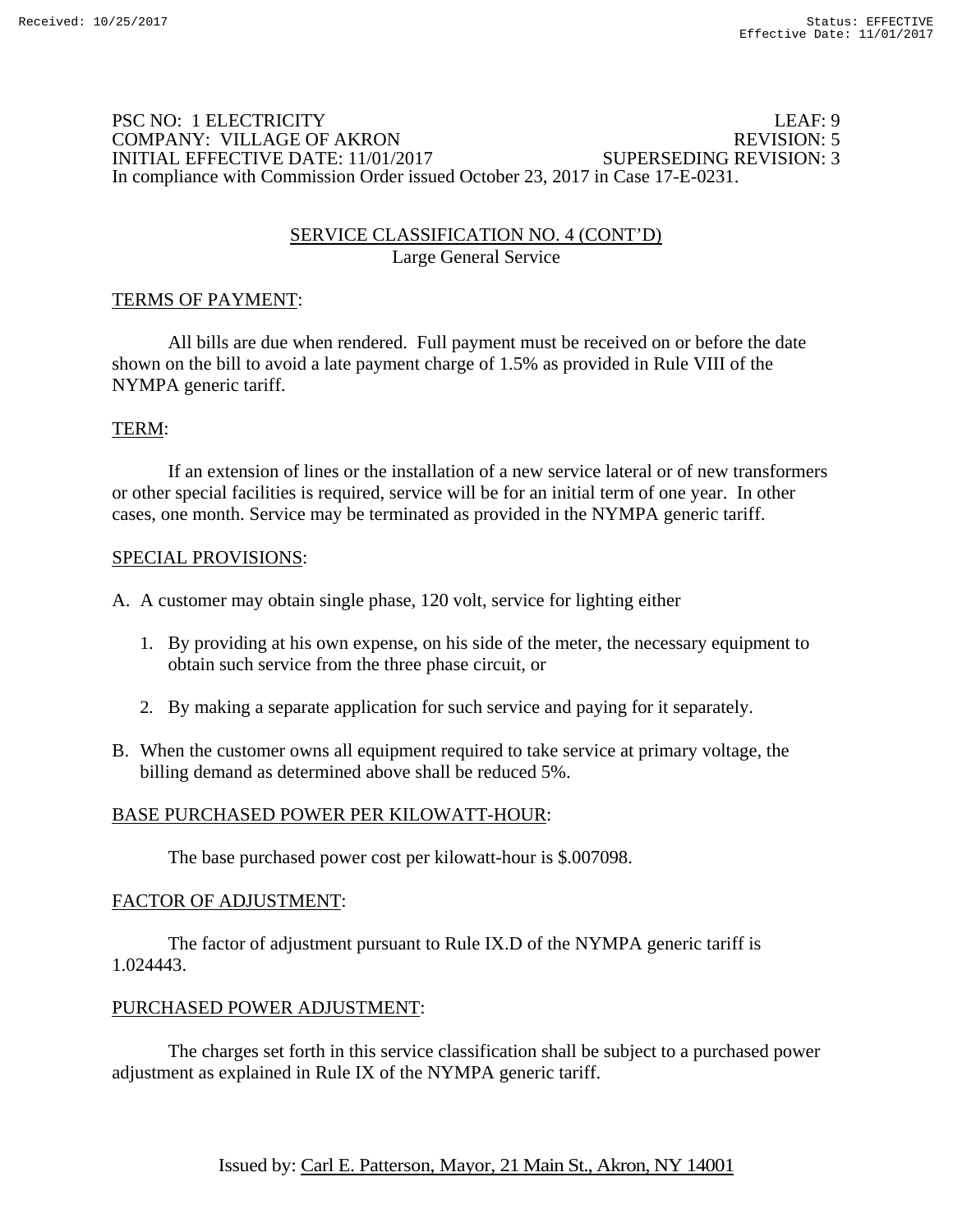### PSC NO: 1 ELECTRICITY LEAF: 10 COMPANY: VILLAGE OF AKRON REVISION: 5<br>INITIAL EFFECTIVE DATE: 11/01/2017 SUPERSEDING REVISION: 3 INITIAL EFFECTIVE DATE: 11/01/2017 In compliance with Commission Order issued October 23, 2017 in Case 17-E-0231.

### SERVICE CLASSIFICATION NO. 5

Private Outdoor Lighting

### APPLICABLE TO USE OF SERVICE FOR:

 Driveways, roadways, parking areas and protection of property. Monthly charges are assessed at a flat rate per fixture.

#### CHARACTER OF SERVICE:

 Unmetered service for a limited period, dusk to dawn illumination, approximately 4000 hours per year, 60 cycle alternating current at approximately 120/240 volts.

#### MONTHLY RATE:

| Facilities Charge, per unit:       | Rate    |
|------------------------------------|---------|
| 100 watt high pressure sodium unit | \$5.97  |
| 150 watt high pressure sodium unit | \$7.81  |
| 250 watt high pressure sodium unit | \$9.15  |
| 400 watt high pressure sodium unit | \$17.12 |

#### SPECIAL PROVISIONS:

- A. Upon application, the Village will furnish, install, own, operate and maintain a photoelectrically controlled high pressure sodium luminaire compete with bracket, ballast and lamp at the wattage desired under the rate charge designated. The Village shall furnish a service span of 100 feet. Where the service span exceeds 100 feet, the customer shall pay for the additional cable used.
- B. The lighting unit will be installed only on private property owned or leased by the customer. The customer shall furnish the necessary pole or other support, except as noted hereinafter, and which shall provide a proper mounting height for appropriate light distribution from the unit. Where a Village pole is appropriately located on the premises, the Village may waive the requirement that the support be furnished by the customer and install the unit on its own pole.

### BASE PURCHASED POWER PER KILOWATT-HOUR:

The base purchased power cost per kilowatt-hour is \$.007098.

### FACTOR OF ADJUSTMENT:

The factor of adjustment pursuant to Rule IX.D of the NYMPA generic tariff is 1.024443.

### PURCHASED POWER ADJUSTMENT:

 The charges set forth in this service classification shall be subject to a purchased power adjustment as explained in Rule IX of the NYMPA generic tariff.

### TERM:

 One year from date of installation and thereafter from year to year until cancelled upon thirty (30) days written notice.

## Issued by: Carl E. Patterson, Mayor, 21 Main St., Akron, NY 14001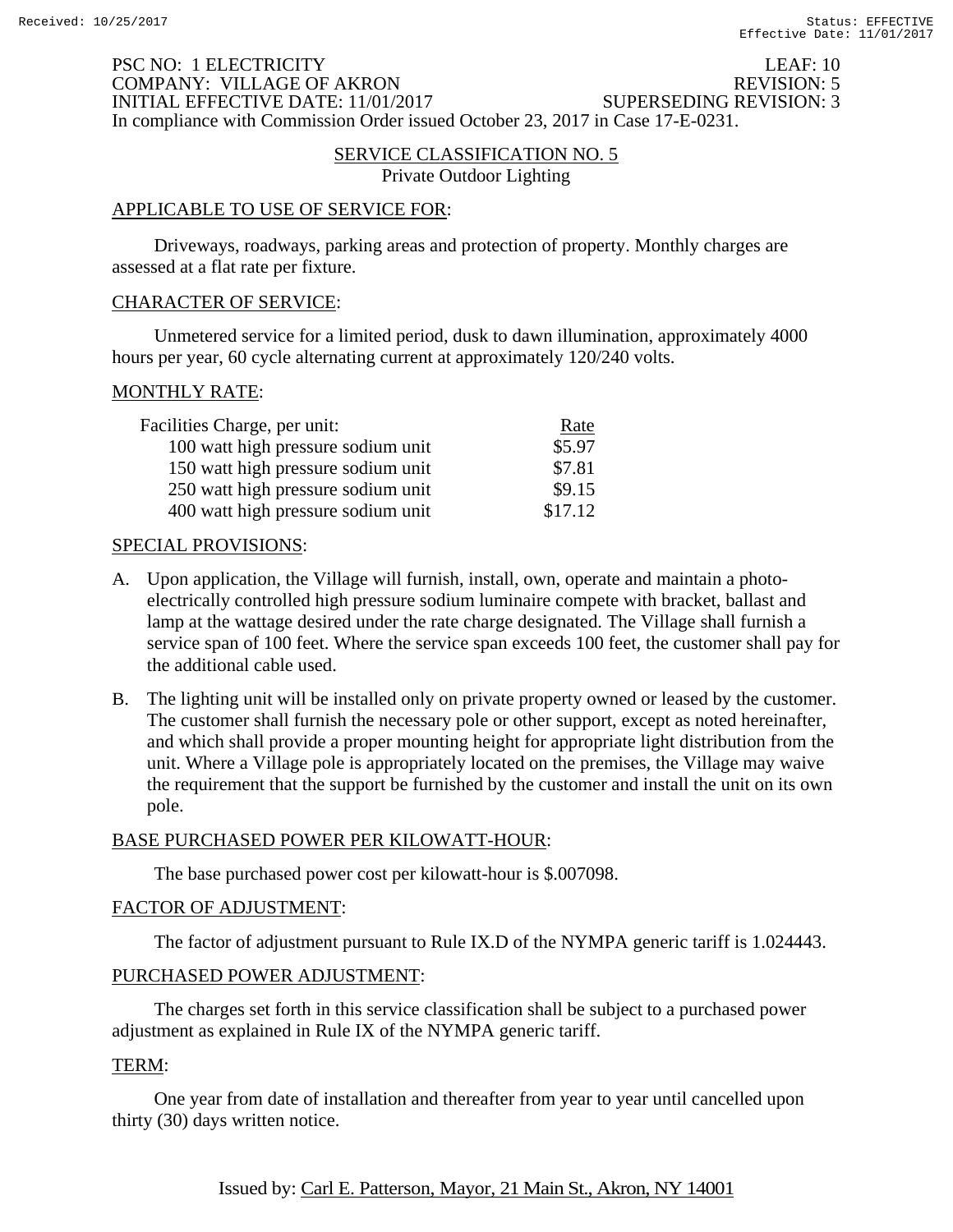### PSC NO: 1 ELECTRICITY LEAF: 11 COMPANY: VILLAGE OF AKRON REVISION: 4 INITIAL EFFECTIVE DATE: 11/01/2017 SUPERSEDING REVISION: 2 In compliance with Commission Order issued October 23, 2017 in Case 17-E-0231.

# **CHARGES**

## A**.** RECONNECTION CHARGE:

 When service has been discontinued, either by the Municipality as provided in Rule (XIII) of the NYMPA generic tariff or at the request of the consumer and the same consumer applies for reconnection of service at the same premises within four (4) months, there shall be a reconnection charge payable before service will be reestablished. The charge shall be \$30.00 during the normal Electric Department working hours of 7:00 AM to 3:00 PM, Monday through Friday, and \$75.00 during all other hours.